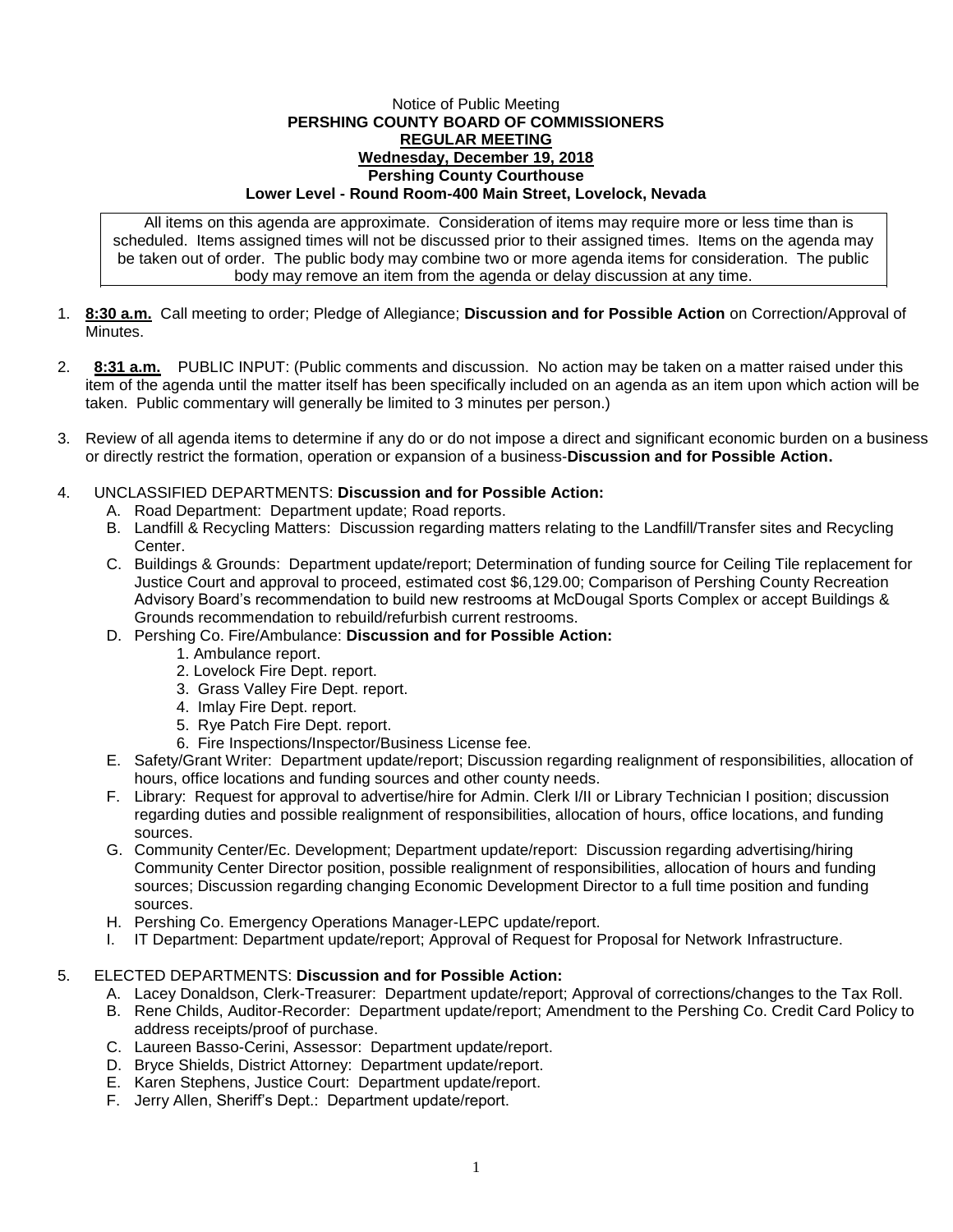- 6. Update on progress of site location, design, funding, amenities and construction of future Law Enforcement Center-**Discussion and for Possible Action**.
- 7. Proclamations and Awards: **Discussion and for Possible Action**-(The Pershing County Board of Commissioners may make a Proclamation or present a service or other award on behalf of the County) Radon Awareness Month-January 2019.
- 8. Grass Valley Advisory Board: Update on matters relating to the Grass Valley area.
- 9. Imlay Community Action Group: Request funding for internet at the Community Center building- **Discussion and for Possible Action**.
- 10. Derby Field Airport: Update on matters relating to the Derby Field Airport.
- 11. **10:00 a.m.** Public Hearing on an ordinance amending Chapter 244, Title 2, of the Pershing County Code to establish the Central Pershing County Advisory Board and repealing certain portions of Chapter 244- **Discussion and for Possible Action.**
- 12. Submittal of Budget for the Fiscal Year July 1, 2019, to June 30, 2020, for the distribution of the waters of the Humboldt River Distribution system, pursuant to NRS 533,280, 533.285 and 533.290, in the amount of \$80,182.55- **Discussion and for Possible Action.**
- 13. Pat Irwin-Lover's Aloft: Approval to use the McDougal Sports Complex for the Lover's Aloft in February 2019 and to coordinate with Buildings & Grounds for set-up- **Discussion and for Possible Action**.
- 14. Litigation Meeting.
- 15. Report from Legal Counsel.
- 16. Report from Administrative Assistant-County Commissioner's Office-Review and approval of updated/reformatted Pershing County Job Classifications/Descriptions.
- 17. Update on the Pershing County Economic Development and Conservation Act- **Discussion and for Possible Action.**
- 18. Items for future agendas- **Discussion and for Possible Action.**
- 19. Correspondence.
- 20. **11:00 a.m.** Eide Bailly-Presentation of the FY 2018 Audit Report; Approval and acceptance of the FY2018 Audit Report-**Discussion and for Possible Action.**
- 21. Matters of the Board for Discussion.

Board Member reports. Board Liaison reports. (Nevada Works, Safety, Hospital Board, Emergency Management, Cemetery, Recreation Board, WNDD, Pe. Co. Economic Dev./ , Community Center, Airport Advisory Board; Museum Advisory Board, Library Board, Senior Center Advisory Board, Central Nevada Water Authority, Planning Board, Broadband Advisory Board, 911 Committee, Solid Waste Management Recycling Advisory Board, Pe. Co. Volunteer Advisory Board, T. V. Board, Frontier Coalition, Humboldt River Water Basin Authority.)

- 22. PUBLIC INPUT: (Public comments and discussion. No action may be taken on a matter raised under this item of the agenda until the matter itself has been specifically included on an agenda as an item upon which action will be taken. Public commentary will generally be limited to 3 minutes per person.)
- 23. Approval of Vouchers-**Discussion and for Possible Action**.
	- **NOTICE:** The County Commission may by law receive information from legal counsel regarding potential or existing litigation involving a matter over which the County Commission has supervision, control, jurisdiction or advisory power, and such gathering does not constitute a meeting of the County Commission pursuant to Nevada Revised Statutes **241.015.**